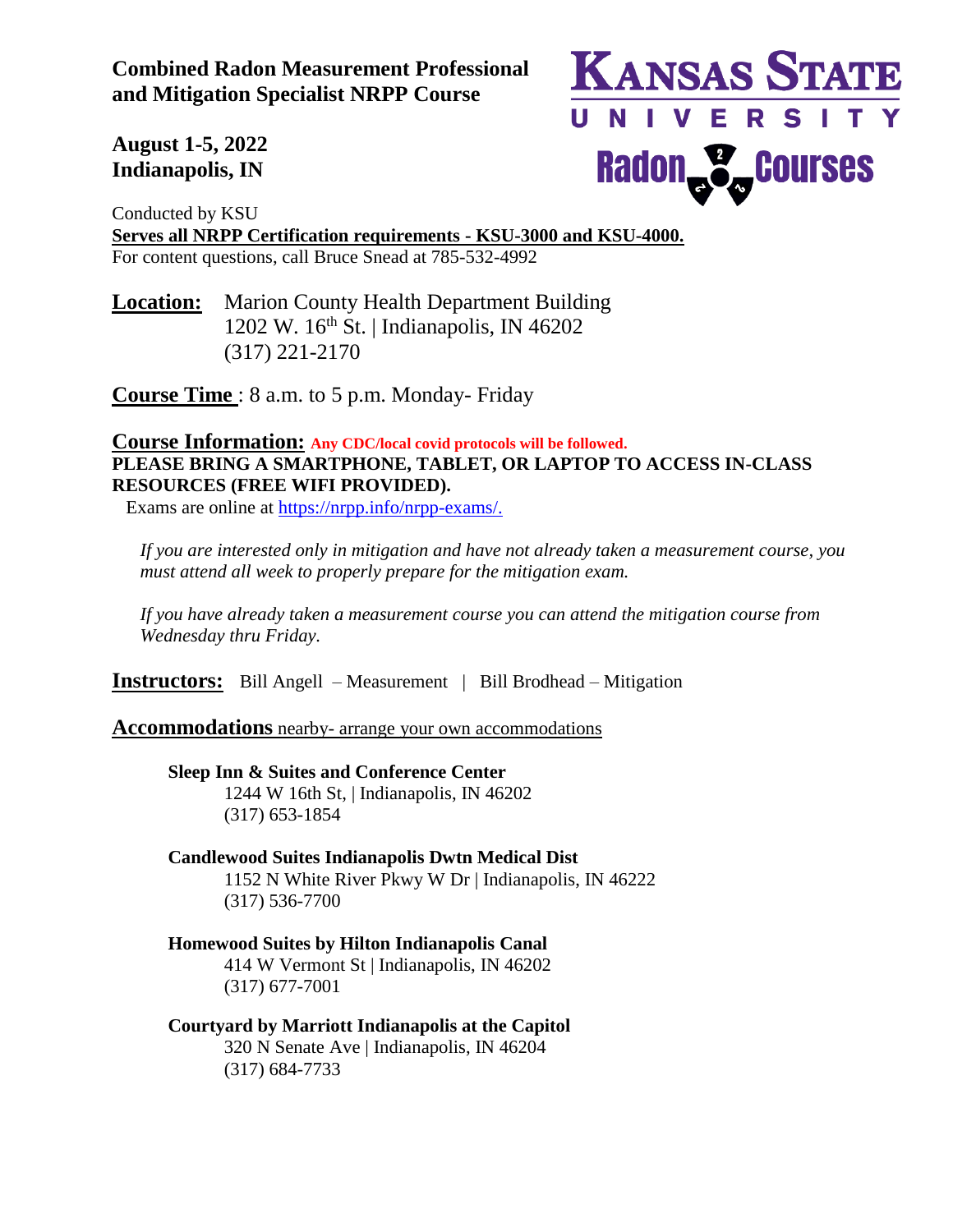#### **Registration:** Any CDC/local covid protocols will be followed.

To register online, visit: <https://radoncourses.com/Entry-level/In-person#indiana>

- Or, fax your completed registration form to 785-532-6952.
- To register by mail, send your completed form to: KSU Radon Training, 2323 Anderson Ave., Suite 300, Manhattan, KS 66502

For registration questions or problems, call 833-723-6222 or email [radoncourse@ksu.edu](mailto:radoncourse@ksu.edu) between 8 a.m. and 5 p.m., Monday through Friday. **Please register by July 25. Registrations after that date will be charged a \$50 late fee.**

# **Registration Fees:**

| 5-Day Combined course   | $$950$ (save \$50!)                                              |
|-------------------------|------------------------------------------------------------------|
| Measurement course only | \$400                                                            |
| Mitigation course* only | \$600                                                            |
|                         | *previous measurement course required for mitigation course/exam |

### **Payment**:

Please pay by credit card ahead of time. Payment is expected by the program start date. \$50 late fee applies within 7 days of start date. Course fee includes study materials, copies of the appropriate ANSI-AARST standards, and refreshment breaks. Lunch is on your own.

# **Cancellation/Refund Policy:**

If you must cancel your registration, please do so as soon as possible. Substitutions are accepted. Registration fees, less a \$20 processing fee, will be refunded if notice is received in the conference registration office by 5 p.m. on **July 25**. To modify or cancel your registration, please send a written request to [radoncourse@ksu.edu](mailto:radoncourse@ksu.edu) with the subject line "Radon Training." After that date, due to guarantees we must give, refunds are not available. Registered participants who do not cancel their registration in writing by the deadline are responsible for the total registration fee even if they do not attend and have not paid the registration fee.

Engineering Extension may cancel or postpone this program because of insufficient enrollment or other unforeseen circumstances. If the program is cancelled or postponed, registration fees will be refunded but we cannot be held responsible for other costs, charges, or expenses, including cancellation/change charges assessed by airlines or travel agencies. Registration fees will not be cancelled and refunds will not be issued if the program is held but the registrant is unable to attend due to travel delays or cancellations caused by inclement weather, or due to other extraordinary circumstances beyond the control of Kansas State University.

## **Questions:**

Call the radon training toll free line at 833-723-6222 or e-mail radoncourse@ksu.edu for registration information. Please include the name of the event in the subject line of your e-mail. **For course content questions, call Bruce Snead at 785-532-4992.**

## **Special Assistance:**

A program participant who needs accommodations due to a disability or who has special dietary requirements should indicate services needed at the time of registration. If you have further questions please contact Stephanie Lehmkuhl at 833-723-6222. Early notification is requested, **by July 18,** to ensure that accommodations can be provided in a timely manner.

### **Notice of Nondiscrimination**

Kansas State University prohibits discrimination on the basis of race, color, ethnicity, national origin, sex (including sexual harassment and sexual violence), sexual orientation, gender identity, religion, age, ancestry, disability, genetic information, military status, or veteran status, in the University's programs and activities as required by applicable laws and regulations. The person designated with responsibility for coordination of compliance efforts and receipt of inquiries concerning nondiscrimination policies is the University's Title IX Coordinator: the Director of the Office of Institutional Equity, equity@k-state.edu, 103 Edwards Hall, Kansas State University, Manhattan, Kansas 66506-4801, 785-532-6220. The campus ADA Coordinator is the Director of Employee Relations, charlott@kstate.edu, who may be reached at 103 Edwards Hall, Kansas State University, Manhattan, Kansas 66506-4801,785-532-6277.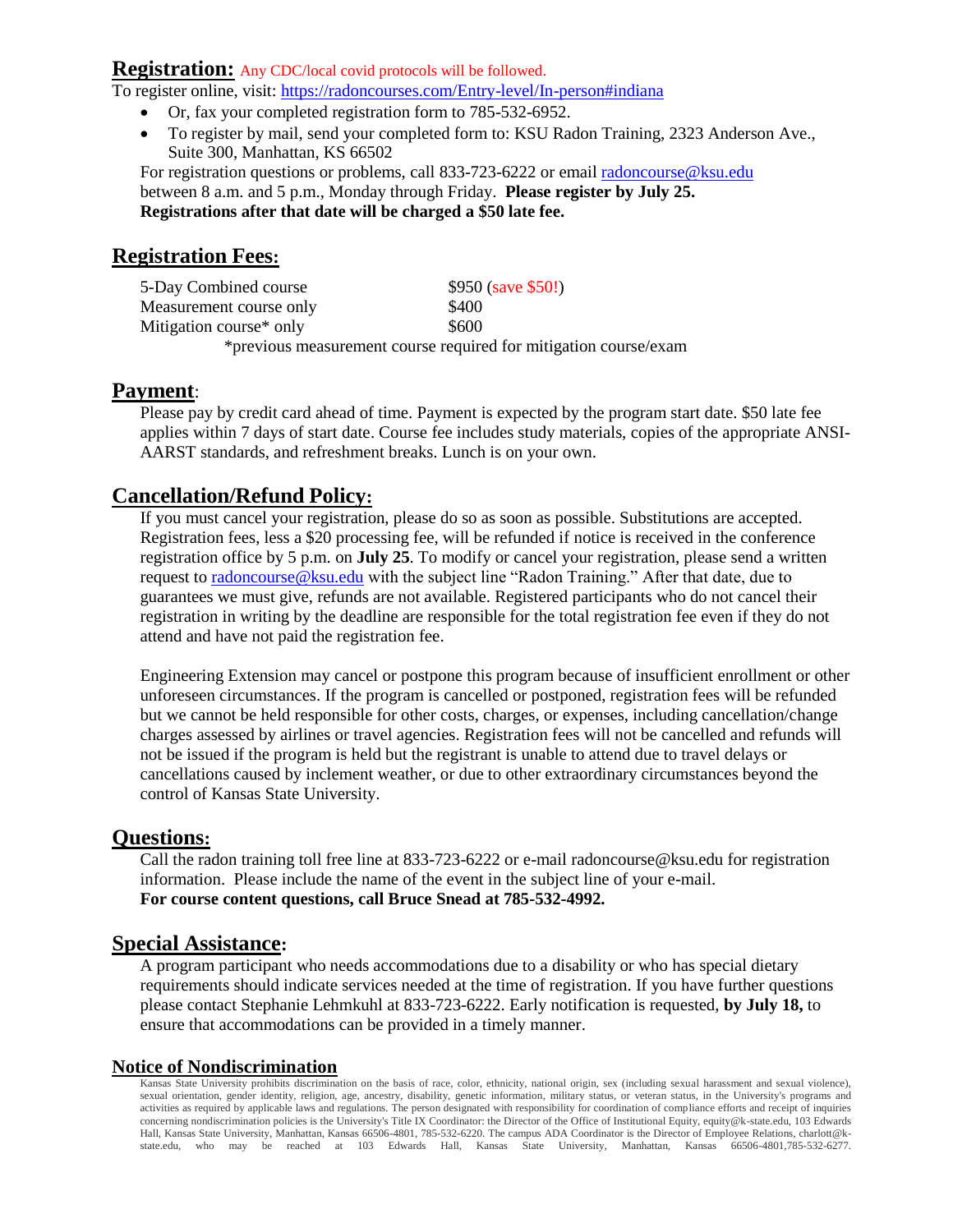### **Registration Form – NRPP Combined Radon Measurement and Mitigation Course Indianapolis, IN August 1-5, 2022**

| Register Online - https://radoncourses.com/Entry-level/In-person#indiana                                      |                                                                                                    |
|---------------------------------------------------------------------------------------------------------------|----------------------------------------------------------------------------------------------------|
| Any CDC/local covid protocols will be followed.                                                               |                                                                                                    |
| Or, return this form by July 25 to:                                                                           |                                                                                                    |
| <b>KSU Radon Training</b>                                                                                     |                                                                                                    |
| 2323 Anderson Avenue, Suite 300                                                                               |                                                                                                    |
| Manhattan, KS 66502                                                                                           |                                                                                                    |
| Name                                                                                                          |                                                                                                    |
| Affiliation/Company                                                                                           |                                                                                                    |
| Address                                                                                                       |                                                                                                    |
| City                                                                                                          |                                                                                                    |
| <b>State</b><br>Zip                                                                                           |                                                                                                    |
| Daytime Phone                                                                                                 |                                                                                                    |
| <b>FAX</b>                                                                                                    |                                                                                                    |
| E-mail (Required for electronic registration confirmation)                                                    |                                                                                                    |
|                                                                                                               |                                                                                                    |
| <b>Registration Fees</b>                                                                                      |                                                                                                    |
| 5 Day Combined course                                                                                         | \$950 (save \$50!)                                                                                 |
| Measurement course                                                                                            | \$400                                                                                              |
| Mitigation course *                                                                                           | \$600                                                                                              |
|                                                                                                               | *(previous measurement course required)                                                            |
| <b>Method of Payment</b><br>Check enclosed (make checks payable to Kansas State University, FEIN #48-0771751) |                                                                                                    |
| Charge to my credit card<br>Visa<br>MasterCard                                                                | <b>American Express</b><br>Discover                                                                |
|                                                                                                               | Card Number _________________Expiration Date _______CVV (3-digit security code)                    |
|                                                                                                               |                                                                                                    |
| <u> 1989 - Johann Barn, mars ar breithinn ar chwaraeth a bhaile ann an 1980.</u>                              | Print Cardholder's Name                                                                            |
|                                                                                                               | _ Cardholder's Signature                                                                           |
|                                                                                                               |                                                                                                    |
| <b>Assistance for Participants with Disabilities/Dietary Requirements</b>                                     |                                                                                                    |
|                                                                                                               | In order to assist you, please indicate by July 18 any special requirements and assistance needed. |

# **For registration questions, call 833-723-6222** or **email**

[radoncourse@ksu.edu](mailto:radoncourse@ksu.edu) between 8 a.m. and 5 p.m., Monday through Friday.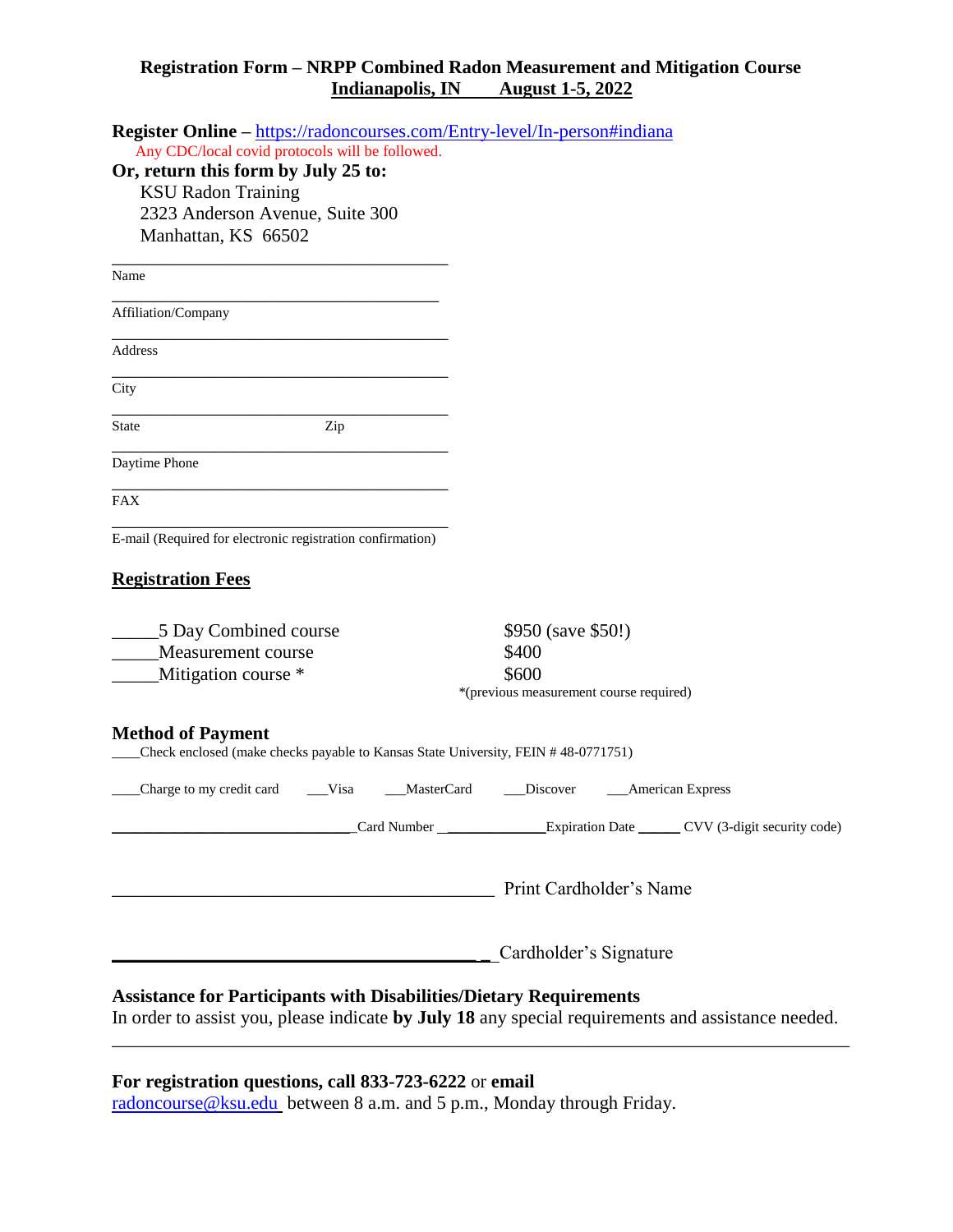### **Agenda: Measurement Professional & Mitigation Specialist NRPP Course**

| <b>Location:</b> | Marion County Health Department Building          |
|------------------|---------------------------------------------------|
|                  | 1202 W. 16th St.   Indianapolis, IN 46202         |
|                  | $(317)$ 221-2170                                  |
|                  | Any CDC/local covid protocols will be followed.   |
| <b>Breaks</b>    | We will take breaks often to stay fresh and alert |

**Instructors:** Bill Angell & Bill Brodhead

#### Agenda: Day One - Measurement

- 7:45 Coffee, Registration Check-in
- 8:00 Course and participant Introductions
	- Unit 1 What is radon?
		- Unit 2 What does radon do to us?
- 12pm Lunch (on your own)
- 1:00 Unit 3 Why do houses have radon problems?
	- Unit 4 How do we measure radon?
- Unit 5 What are the standards for conducting measurements?
- 5:00 Homework and Quizzes Assignments

#### Day Two - Measurement

- 8:00 Practice Questions Review
	- Unit 6 MAH Standard
		- Unit 7 How do we assure our measurements are accurate?
- 12pm Lunch (on your own)
- 1:00 Unit 8 MSQA Standard Unit 9 How do we evaluate and interpret measurements? Unit 10 How do we mitigate radon in homes? Practice Questions Review
- 5:00 Adjourn

#### Day Three - Mitigation

- 8:00 Course and participant Introductions
	- Unit 1 Intro and Mitigation Strategies
	- Unit 2 Entry and Behavior
	- Unit 3 Radon and Health Risk for Mitigation Specialists
- 12pm Lunch (on your own)
- 1:00 Unit 4 Investigation and Diagnostics
- 5:00 Homework and Quizzes Assignments

#### Day Four - Mitigation

- 8:00 Practice Questions Review Unit 4 Investigation and Diagnostics - continued Unit 6 Installation Part 1
- 12:00 Lunch (on your own)
- 1:00 Unit 6 Installation Part 2 Unit 6 Installation Part 3 Practice Questions Review
- 5:00 Adjourn

#### Day Five - Mitigation

| 8:00  | <b>Practice Questions Review</b>     |
|-------|--------------------------------------|
|       | Unit 5 Health and Safety             |
|       | Unit 7 Other Methods to Reduce Radon |
| 12:00 | Lunch (on your own)                  |

- 1:00 Unit 8 RRNC
	- Unit 9 Brief Water Unit
	- Unit 10 SGM‐ SF Standard
	- Unit 11 Measurement Review
	- Practice Questions Review
- 5:00 Adjourn